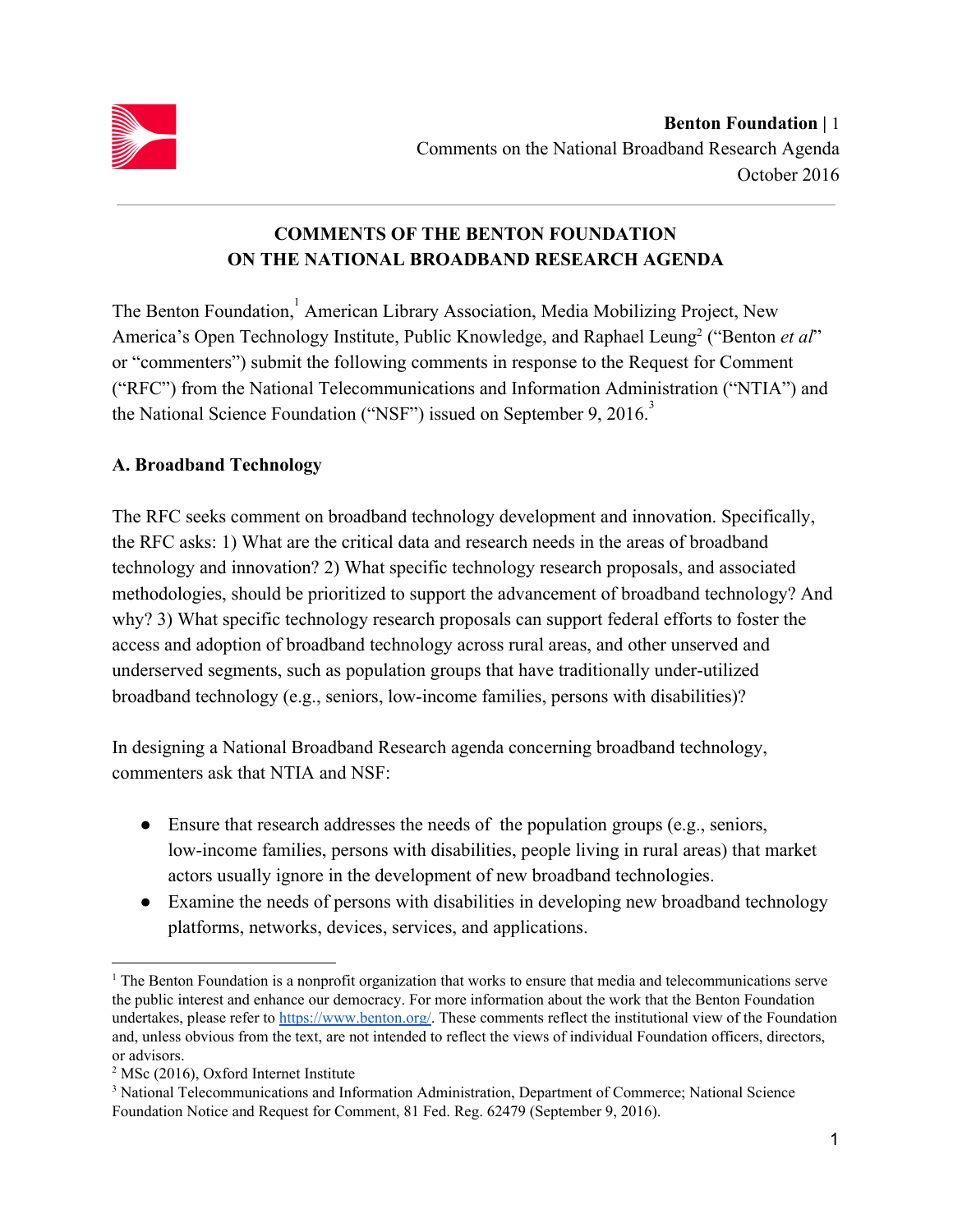

- Explore the use of network management or technology to drive down cost of service or enhance quality of service in rural and urban underserved communities.
- Explore the use of government-held resources (spectrum, rights of way, facilities) and the quantitative impact of focusing their use to connect rural and urban underserved communities. How could this impact deployment, cost of service, quality of service, encourage use of state or local resources for broadband, encourage the development of new non-incumbent providers, affect the the number of providers available to communities?
- As telecommunications technology transitions from copper to optical fiber, coaxial cable or wireless, vulnerable citizens may be left with less robust telecommunications access. Encourage research into public safety technology and applications that take into account the patchy telecommunications access of vulnerable communities. Research should explore how to use updated technology and applications to effectively reach vulnerable communities at times of distress (natural disaster, power outage, etc), and to identify gaps in emergency communication access.
- Examine the effects of community broadband efforts (both around deployment and digital inclusion) on broadband competition, innovation, cost of service, quality of service and broadband adoption.

#### **B. Broadband Access and Adoption**

The RFC seeks comment on research and evaluation related to programs, services, and applications that drive broadband access, adoption, and utilization for individuals and their families, businesses, and institutions. The RFC's questions cover critical data and research needs, including specific areas for federally-supported research (including business models, public-private partnerships, sustainability drivers, the removal of regulatory barriers). The RFC also seeks input on what specific research and data are needed to understand how rural residents and other population groups that have traditionally under-utilized broadband technology (e.g., seniors, low-income families, persons with disabilities) can better adopt and use broadband.

Concerning broadband access, adoption, and use, the National Broadband Research Agenda should: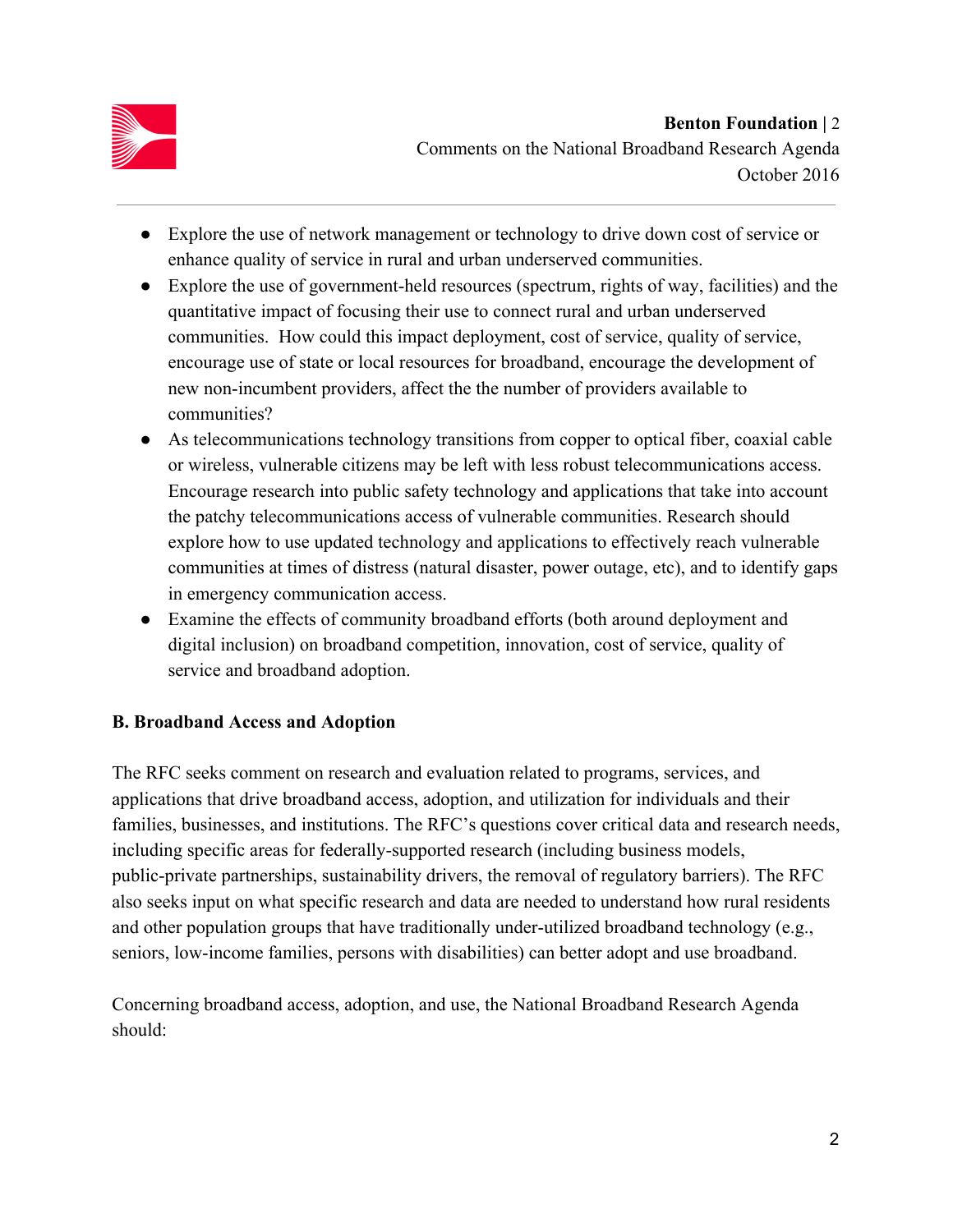

- Identify and examine lessons from other models of critical infrastructure deployment (e.g., electricity, roads, drinking water, and broadcasting) to determine which policies best supported ubiquity.
- Go beyond simple measures of network coverage and availability to include better data on subscriptions and speed, and engage with actual usage contexts, as called out in Broadband 2021.<sup>4</sup>
- Define and systematically adopt key terms associated with broadband access, adoption, and use (e.g., broadband adoption, digital inclusion, digital equity).
- Create new measures of broadband adoption that include use outside the home. The data gathered through this research could help deepen our understanding of the ways in which individuals engage in a "workaround ecosystem."<sup>5</sup>
- Deepen understanding of the role of public Wi-Fi kiosks<sup>6</sup> in promoting broadband adoption and utilization both inside and outside the home.
- Employ cross-disciplinary research to deepen understanding of the "human-to-human interactions" that are meaningful to individuals and families, particularly in low-income communities, as they adopt and utilize broadband in their everyday lives.<sup>7</sup> For example, collaborations across the fields of education, social work, community health, and library and information science could positively impact work in this area and generate useful data for broadband adoption and utilization efforts.
- Conduct systematic and periodic literature reviews of academic work on digital inequalities. Evaluate and identify higher-quality work from peer-reviewed journals, books, reports, conference papers, and commissioned works.
- Identify the most prevalent reasons for under-utilization and non-usage of broadband. The motivations for under-utilization and non-usage are nuanced and multifaceted. To

- <sup>5</sup> Monica Anderson and John Horrigan, "Smartphones help those without broadband get online, but don't necessarily bridge the digital divide." Pew research Center (October 3, 2016)
- [http://www.pewresearch.org/fact-tank/2016/10/03/smartphones-help-those-without-broadband-get-online-but-dont-n](http://www.pewresearch.org/fact-tank/2016/10/03/smartphones-help-those-without-broadband-get-online-but-dont-necessarily-bridge-the-digital-divide/) [ecessarily-bridge-the-digital-divide/.](http://www.pewresearch.org/fact-tank/2016/10/03/smartphones-help-those-without-broadband-get-online-but-dont-necessarily-bridge-the-digital-divide/) ("[T]hose with smartphones but not home broadband rely on a kind of "workaround ecosystem" that is a combination of using their mobile devices along with other resources such as

computers and Wi-Fi available at public libraries.")

<sup>4</sup> Krishna Jayakar, Carleen Maitland, Jon Peha, Sharon Strover, and Johannes Bauer. *Broadband 2021: Report of the Interdisciplinary Workshop on the Development of a National Broadband Research Agenda*. Institute for Information Policy, Penn State University. (July 25, 2016) [https://broadband.ist.psu.edu/wp-content/uploads/sites/16/2016/09/Broadband-2021\\_Final\\_Report.pdf](https://broadband.ist.psu.edu/wp-content/uploads/sites/16/2016/09/Broadband-2021_Final_Report.pdf).

<sup>6</sup> For example, see LinkNYC: https://www.link.nyc

<sup>7</sup> For example, see Rhinesmith, Colin. "Digital Inclusion and Meaningful Broadband Adoption Initiatives." Evanston, IL: Benton Foundation, January 2016. benton.org/broadband-inclusion-adoption-report.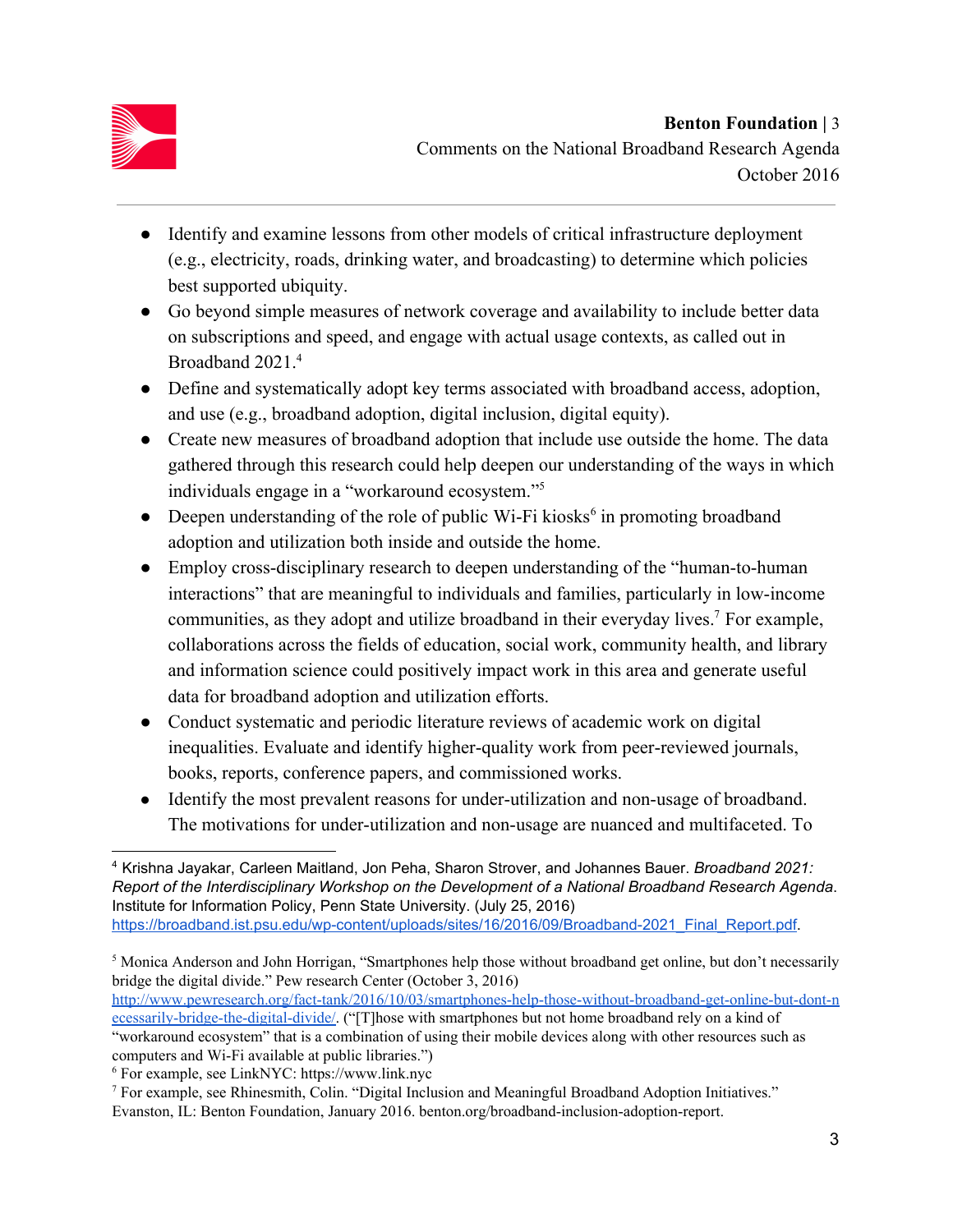

supplement insights from quantitative data, the NTIA and NSF can encourage sensitive research with vulnerable groups.

- Encourage community-based participatory research (CBPR) methodologies that include research participants in studies that address barriers to broadband adoption and utilization. Such methodologies might also be used to create new measures of broadband that are adoption rooted in people's everyday experiences with technology.
- $\bullet$  Investigate the role of mobile Wi-Fi hotspot lending programs in libraries<sup>8</sup> across the U.S. to promote broadband adoption and utilization inside and outside the home.
- Explore the impacts of data caps and/or throttling on broadband pricing, adoption, and usage, both on fixed and mobile networks.
- Determine impact of "zero-rating" plans on broadband pricing, adoption, and usage.
- Investigate, through qualitative research, the role of public libraries in promoting broadband adoption in rural areas across the U.S. This research could build on recent quantitative research, which shows that higher rates of broadband adoption can be found in rural areas with public libraries.<sup>9</sup>

## **C. Socioeconomic Impacts**

The RFC seeks comment on the social and economic impacts of deploying and/or using broadband. Specifically, the RFC asks about broadband's economic and social impact, and specific socioeconomic research areas that can help measure the effectiveness of federal programs seeking to foster broadband access, adoption, or competition. The RFC also asks which specific research proposals and associated methodologies, regarding the socioeconomic impact of broadband, should be prioritized.

The National Broadband Research Agenda should:

● Identify the role of anchor institutions and community organizations in supporting long-term social and economic development goals through their broadband adoption and utilization programs.

<sup>8</sup> For example, See the Library HotSpot program at the New York Public Library, http://hotspot.nypl.org 9 For example, see Brian Whitacre and Colin Rhinesmith Public libraries and residential broadband adoption: Do more computers lead to higher rates? *Government Information Quarterly,* (April 2015) *32*(2), 164-171. Retrieved from [http://www.sciencedirect.com/science/article/pii/S0740624X15000301.](http://www.sciencedirect.com/science/article/pii/S0740624X15000301)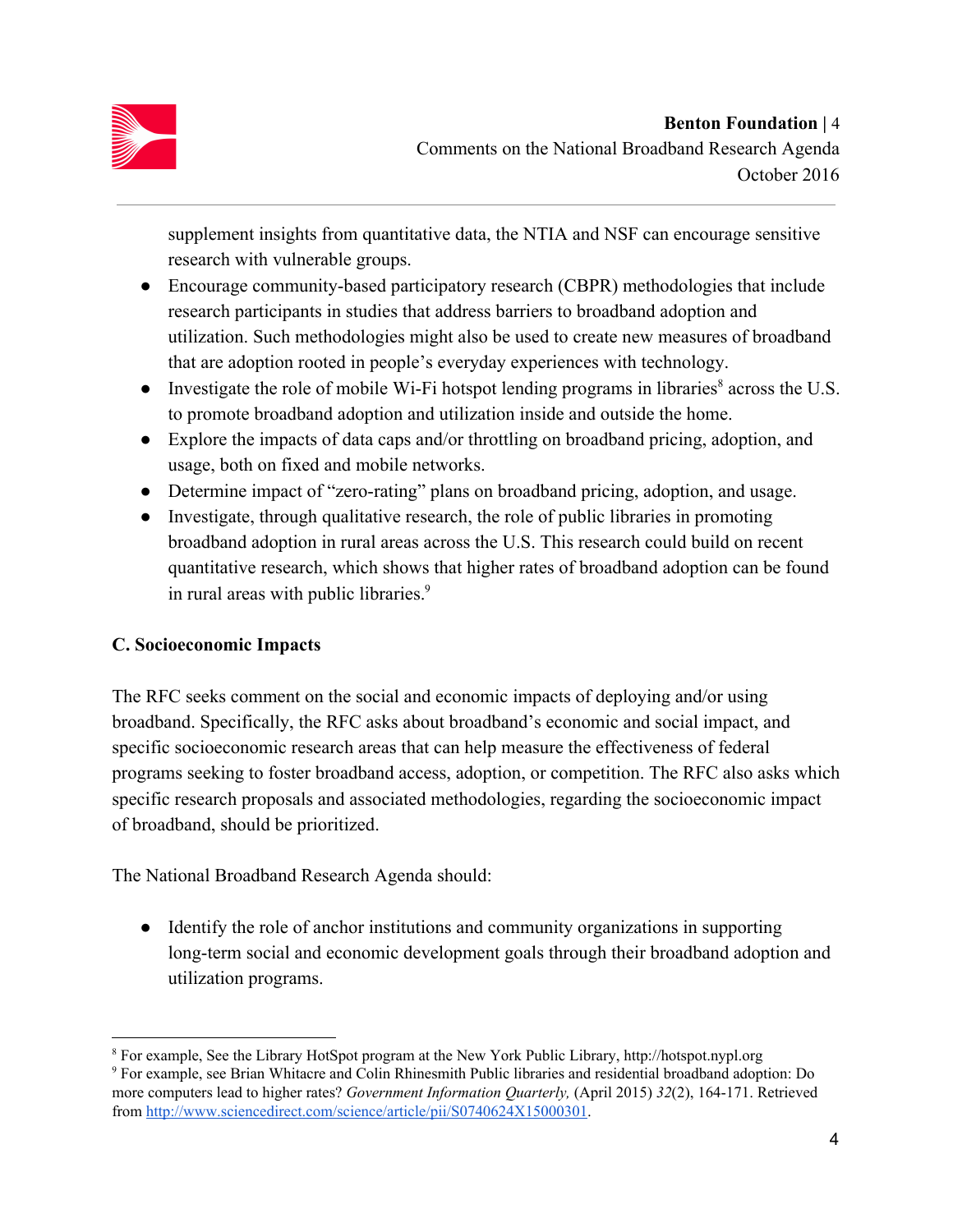

- Identify which data gathering tools and methods would be most effective to measure the social and economic outcomes of broadband adoption and utilization efforts by anchor institutions and community organizations.
- Research that explores the costs of not connecting. Encouraging research that provides a quantitative economic estimate will support the determination of the optimal investment level to improve connectivity. Research that explores what current and future growth the economy and society loses as a result of poor broadband access.
- Build on the work done by the Social and Behavioural Sciences Team created by the White House Office of Science and Technology Policy in  $2014<sup>10</sup>$  and explore applying behavioral science to effectively evaluate federal programs seeking to foster broadband access, adoption, or competition. Empirically evaluate program rollouts, short-term outcomes, and long-term outcomes.

### **D. Opportunities for Federal Leadership in Data Collection and Research**

The RFC seeks comment on implementation of the suggestions and recommendations NTIA and NSF receive and the resources and leadership (e.g., federal government, industry, academia) needed to make the National Broadband Agenda a reality. Specifically, the RFC asks about sharing research, cross-disciplinary collaboration, the federal government's role, expanding current data sets and collecting new data, policy changes to enhance research, and standardizing broadband and commonly-used demographic terms across the research community.

To make the National Broadband Research Agenda a reality, the federal government should:

- Create, fund and support an openly-accessible, broadband research repository. This repository could be housed at an academic institution in collaboration with other researchers and practitioners who need access to current broadband research. This effort could also help external stakeholders to connect their research to those in federal agencies who could act upon the research.
- Create a broadband data portal. Currently, broadband-related data is not cleanly centralized. There are rich, interesting datasets across different agencies and departments: e.g., at the NTIA (Data Central), FCC [\(https://www.fcc.gov/reports-research/data\)](https://www.fcc.gov/reports-research/data),

<sup>&</sup>lt;sup>10</sup> See Executive Office of the President National Science and Technology Council, Social and Behavioral Sciences Team Annual Report. (September 2015) [https://www.whitehouse.gov/sites/default/files/microsites/ostp/sbst\\_2015\\_annual\\_report\\_final\\_9\\_14\\_15.pdf.](https://www.whitehouse.gov/sites/default/files/microsites/ostp/sbst_2015_annual_report_final_9_14_15.pdf)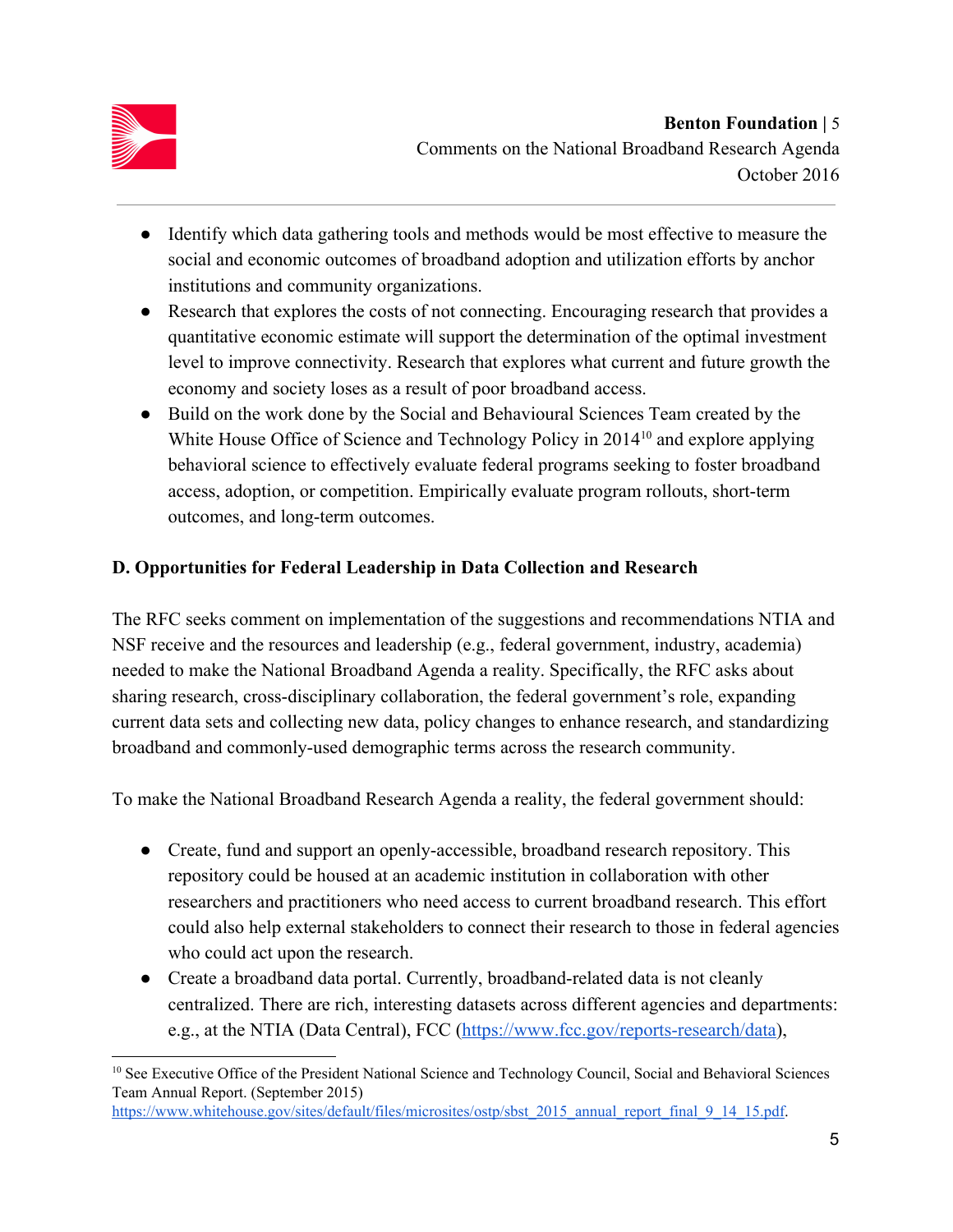

Census Bureau (CPS Computer and Internet Use Supplement), etc. Some are linked on GSA's [data.gov,](https://www.data.gov/) some are not. For example, there is some data on the National Deaf-Blind Equipment Distribution Program (iCanConnect) in the FCC's Electronic Comments Filing System, but it is not linked to anywhere else. A research portal that centralizes broadband research resources can boost research efficiency, contribute to valuable new insights, and help set the broadband research agenda.

- Encourage visualization of geospatial broadband data. The National Broadband Map and the FCC both offer good mapping resources and have a growing collection of maps and Shapefiles [\(https://www.fcc.gov/reports-research/maps/\)](https://www.fcc.gov/reports-research/maps/). Consolidate mapping efforts and ensure geospatial broadband data can be effectively visualized without excessively laborious cleaning or aggregation.
- Fund cross-disciplinary research, particularly across the fields of education, social work, community health, and library and information science, to deepen our understanding of the non-price barriers to broadband access, adoption, and use. These collaborations could also help to create solutions to the persistent challenges facing individuals and families from low-income and other vulnerable communities.
- Fund important research that is difficult to finance otherwise (e.g., large-scale qualitative).
- Encourage public access to data sets that provide information on deployment, access, use, and adoption: geographic information on deployment, number of providers, type of services available, quality of service, cost of service, subscription churn, anonymized data related to data usage, and granular geographic and demographic data of areas of persistent non-adoption and the same on areas of robust high-adoption.
- Provide non-governmental researchers with detailed guidance on how to best shape their research and data to be most useful for future government use or collaboration.
- Provide adequate funding to create and sustain a robust broadband mapping effort in collaboration with state government and community anchor institutions.
- Conduct workshops and webinars to encourage analysts and developers to engage with any data APIs and tools. This will be helpful in moving towards frequently-updated visualization. (Currently, the National Broadband Map updates every six months.) Eventually, this can be helpful in empowering consumers and identifying broadband blackspots.
- Mandate funding for research and evaluation in federally-funded broadband access, adoption, and utilization programs.